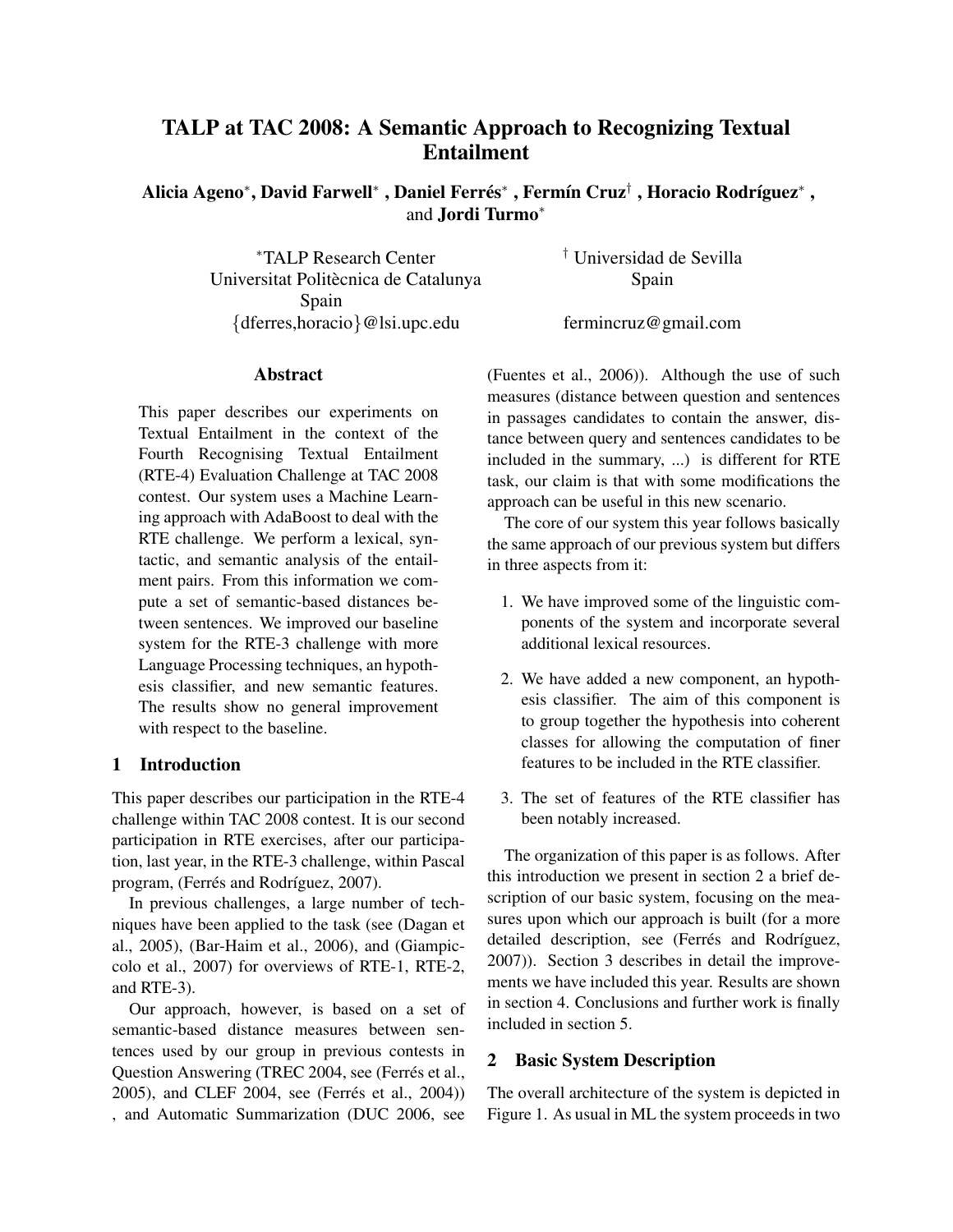phases, learning and classification. The left side of the figure shows the learning process and the right part the classification process. The set of examples (tuples H, T) is first processed, in both phases, by a Linguistic Processing (LP) component for obtaining a semantic representation of the tuple ( $H_{sem}$  and  $T_{sem}$ ). From this representation a Feature Extraction (FE) component extracts a set of features. This set is used in the learning phase for getting a classifier that is applied to the set of features of the test, during the classification phase, for producing the answer.

Most features are computed from the comparison between  $H_{sem}$  and  $T_{sem}$ . Our approach for computing distance measures between sentences is based on the degree of overlapping between the semantic content of the two sentences. Obtaining this semantic content implies an in depth Linguistic Processing (LP) described in section 2.1. Upon this semantic representation of the sentences several distance measures are computed, as described in section 2.2. These measures form the base of the set of features used by our RTE classifier, as described in section 2.3.



Figure 1: System Architecture.

#### 2.1 Linguistic Processing

Linguistic Processing (LP) consists of a pipe of general purpose Natural Language (NL) processors that performs tokenization, morphologic tagging, lemmatization, Named Entities Recognition and Classification (NERC) with 4 basic classes (PER-SON, LOCATION, ORGANIZATION, and OTH-ERS), syntactic parsing and semantic labelling, with WordNet synsets, Magnini's domain markers and EuroWordNet Top Concept Ontology labels. The *Spear*<sup>1</sup> parser performs full parsing and robust detection of verbal predicate arguments. The syntactic constituent structure of each sentence (including the specification of the head of each constituent) and the relations among constituents (subject, direct and indirect object, modifiers) are obtained. As a result of the performance of these processors each sentence is enriched with a lexical and syntactic language dependent representations. A semantic language independent representation of the sentence (called *environment*) is obtained from these analyses (see (Ferrés et al., 2005) for details). The *environment* is a semantic network like representation built using a process to extract the semantic units (nodes) and the semantic relations (edges) that hold between the different tokens in the sentence. These units and relations belong to an ontology of about 100 semantic classes (as person, city, action, magnitude, etc.) and 25 relations (mostly binary) between them (e.g. *time of event*, *actor of action*, *location of event*, etc.). Both classes and relations are related by taxonomic links (see (Ferrés et al., 2005) for details) allowing inheritance. Consider, for instance, the sentence "Romano Prodi 1 is 2 the 3 prime 4 minister 5 of 6 Italy 7". The following environment is built:

*i en proper person(1)*, *entity has quality(2)*, *entity*(5), *i\_en\_country*(7), *quality*(4), *which entity(2,1)*, *which quality(2,5)*, *mod(5,7)*, *mod(5,4)*.

#### 2.2 Semantic-Based Distance Measures

We transform each environment into a labelled directed graph representation with nodes assigned to positions in the sentence, labelled with the corre-

<sup>1</sup> Spear. http://www.lsi.upc.edu/∼surdeanu/ spear.html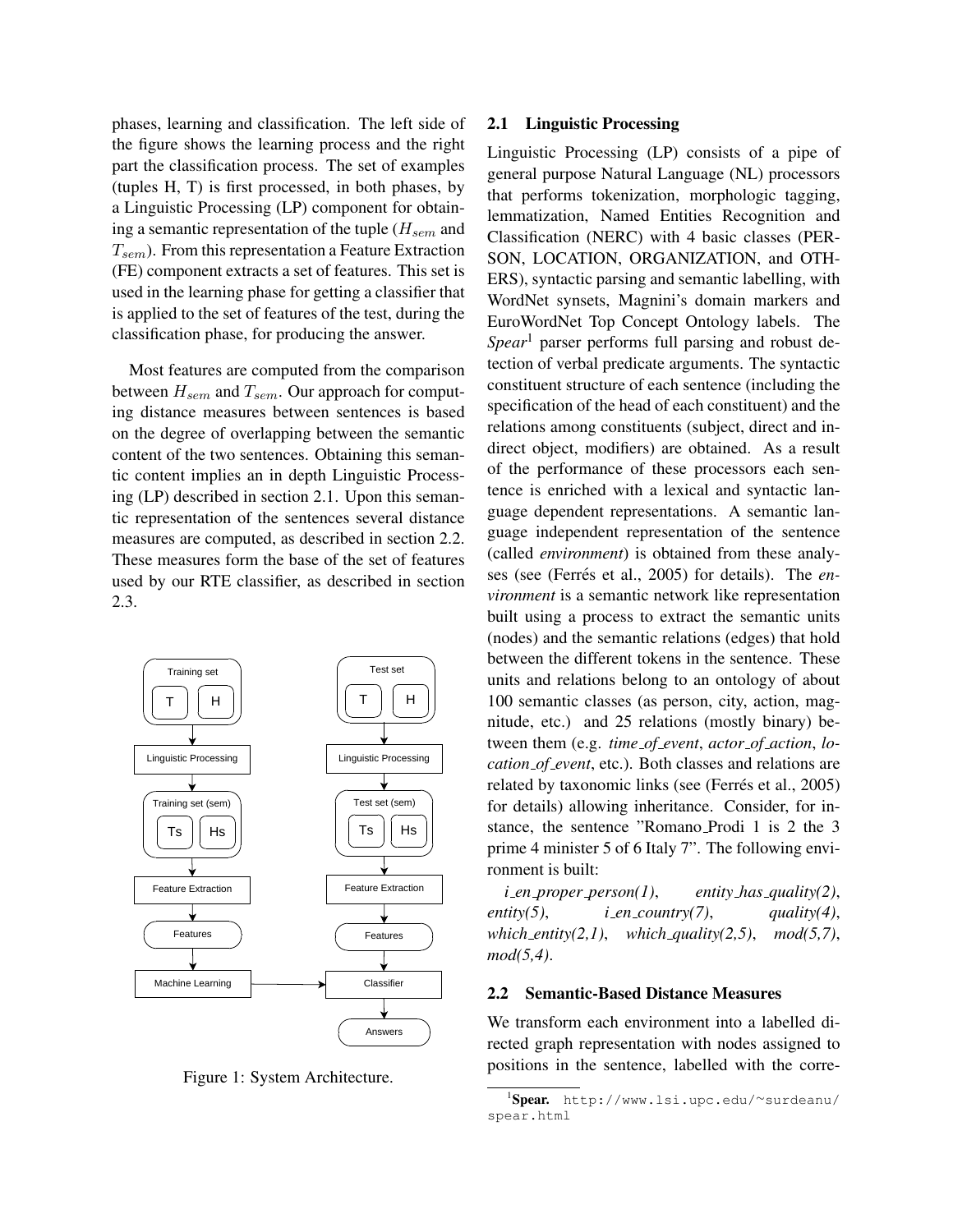sponding token, and edges to predicates (a dummy node, 0, is used for representing unary predicates). Only unary (e.g. *entity(5)* in Figure 2) and binary (e.g. in Figure 2 *which quality(2,5)*) predicates are used. Over this representation a rich variety of lexico-semantic proximity measures between sentences have been built. Each measure combines two components:

- A lexical component that considers the set of common tokens occurring in both sentences. The size of this set and the strength of the compatibility links between its members are used for defining the measure. A flexible way of measuring token-level compatibility has been set ranging from word-form identity, lemma identity, overlapping of WordNet synsets, approximate string matching between Named Entities etc. For instance, "Romano Prodi" is lexically compatible with "R. Prodi" with a score of 0.5 and with "Prodi" with a score of 0.41. "Italy" and "Italian" are also compatible with score 0.7. This component defines a set of (partial) weighted mapping between the tokens of the two sentences that will be used as anchors in the next component.
- A semantic component computed over the subgraphs corresponding to the set of lexically compatible nodes (anchors). Four different measures have been defined:
	- Strict overlapping of unary predicates.
	- Strict overlapping of binary predicates.
	- Loose overlapping of unary predicates.
	- Loose overlapping of binary predicates.

The strict versions imply that two predicates exactly match being their arguments lexically compatible. The loose versions allow a relaxed matching of predicates by climbing up in the ontology of predicates (e.g. provided that A and B are lexically compatible,  $i$  *en*  $\text{city}(A)$  can match *i en proper place(B)*, *i en proper named entity(B)*, *location(B)* or *entity(B))* <sup>2</sup>. Obviously, loose overlapping implies a penalty on the score that depends on the length of the path between the two predicates and their informative content.



Figure 2: Example of an environment of a sentence.

## 2.3 RTE classifier

Last year we used the  $WEXA<sup>3</sup>ML platform$  (Witten and Frank, 2005) to perform some experiments for choosing the most appropriate classifier. We tested 9 different ML algorithms: AdaBoostM1, Bayes Networks, Logistic Regression, MultiBoostAB, Naive Bayes, RBF Network, LogitBoost (Simple Logistic in WEKA), Support Vector Machines (SMO in WEKA), and Voted Perceptron. We used the previous corpora of the RTE Challenge (RTE-1 and RTE-2) and the RTE-3 development test. A filtering process was applied removing pairs with more than two sentences in the text or hypothesis, resulting a total of 3,335 Textual Entailment (TE) pairs. The results shown that AdaBoost, LogitBoost, and SVM obtain the best results. The difference of performance between the different classifiers were small and not statistically significant for the first three learners (as the feature set was the same for all the systems this result is not surprising). Then we selected AdaBoost and SVM to perform the classification of the RTE-3 test set. Our two runs in RTE-3 used respectively these two learners. This year we used only AdaBoost and we have included multi-sentence pairs for learning.

Last year we experimented with different data sets for learning:

<sup>&</sup>lt;sup>2</sup>The ontology contains relations as *i\_en\_city*<br>*i\_en\_proper\_place*, *i\_en\_proper\_place* isa isa *i en proper place*, *i en proper place* isa *i en proper named entity*, *proper place* isa *location*, *i en proper named entity* isa *entity*, *location* isa *entity*

<sup>3</sup>WEKA. http://www.cs.waikato.ac.nz/ml/ weka/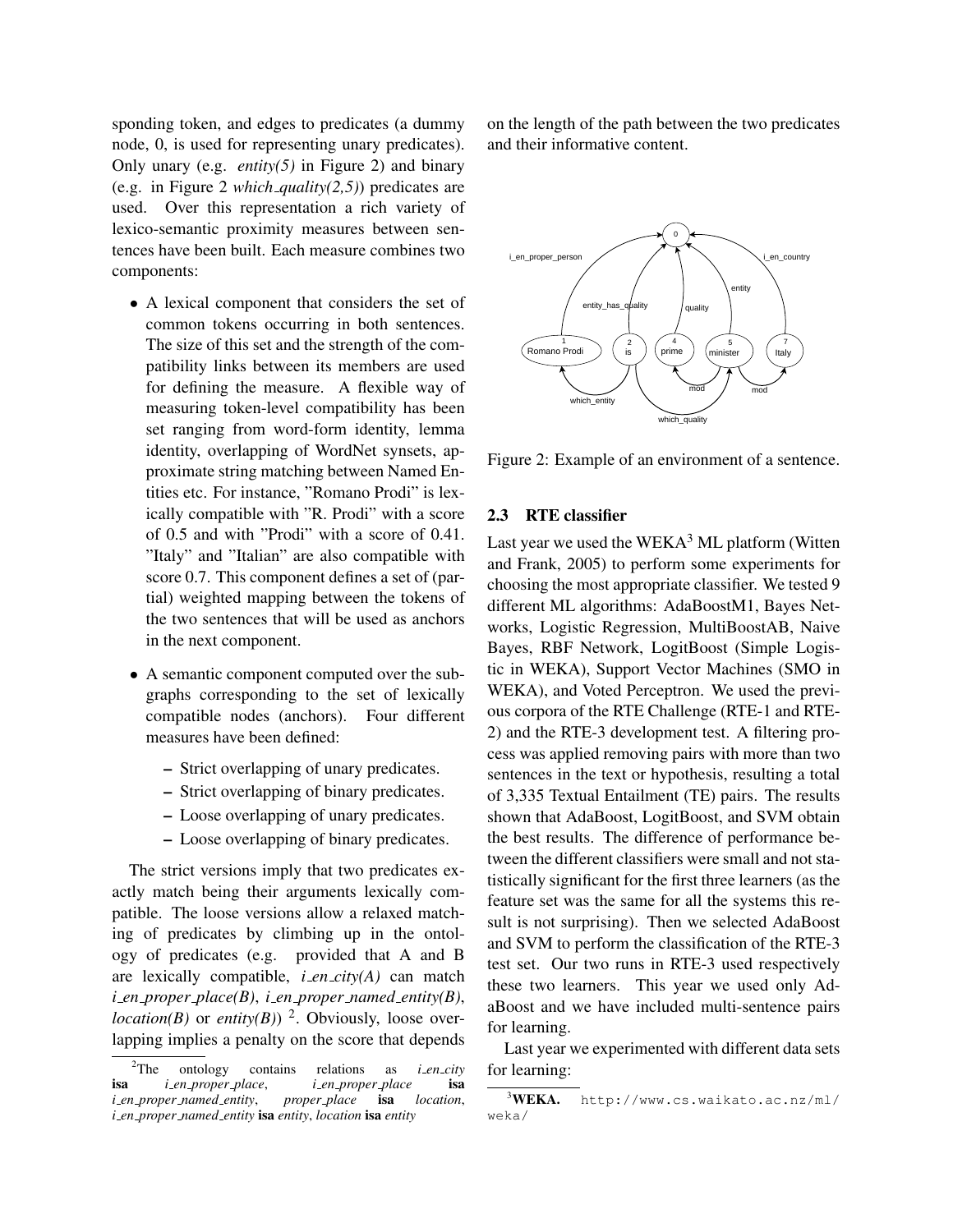- 1. Using only the training material provided by the organizers, i.e. RTE-1 and RTE-2 both training and test and RTE-3 only training.
- 2. Using complementary material, namely the Answer Validation Exercise<sup>4</sup> (AVE) 2006 English data set (Peñas et al., 2006) and the Microsoft Research Paraphrase Corpus<sup>5</sup> (MSRPC) (Dolan et al., 2004). We performed the same experiment joining MSRPC, and AVE 2006 English.

As the inclusion of complementary learning material resulted in a fall in accuracy this year we have used for learning only the datasets (training and test) of previous challenges.

In our participation last year we used a set of features based on the semantic overlap between the Text (T) and the Hypothesis (H) . Table 1 contains a brief summary of the features used:

First we used 12 features for summarizing the semantic content of T (and the corresponding of H). These features correspond to frequencies of locations, persons, organizations, dates, times, magnitudes, units of measure, actions, etc. The same features are used for describing the intersection (in terms of predicates) of T and H. In this way we got the 36 first features in Table 1. We added 20 features measuring the degree of overlapping of the predicates in T and H (based on the use of compatible predicate over all the possible mappings between the terms in T and H) . We used different features for unary and binary predicates and for strict and loose overlapping, as described in section 2.2. We include absolute and relative measures of this overlapping and also a score computed by combining the scores assigned by the compatible predicate.

Note that all these features capture simply the degree of overlapping between T and H, they are appropriate, thus, for detecting paraphrases. For proper entailments we added a new predicate entails with the same signature as compatible. In our previous system this predicate was reduced to use the corresponding relation in WN between verbs. Finally we added two features for dealing with antonyny, also using WN as Knowledge Source, and negation.

#### 3 Improvements on the basic system

As we said in the introduction, our current system incorpores several changes in three directions: improvements on the LP component, addition of hypothesis classifier and extension of the features set. We will in turn address these issues:

#### 3.1 Improvements on the LP components

.

An analysis of the sources of error in our previous system revealed the following problems related to the LP components:

- 1. The lack of a coreference component supposed a severe drawback, specially in the case of multi-sentence texts.
- 2. The accuracy of our NERC component was poor. The system suffered a fall of about 10 points in accuracy with respect its usual performance on agency news and newspaper articles, probably due to the small context for disambiguating and the varieties of genres present in the corpus.
- 3. The compatible predicate failed to recognize many correct mappings, specially in the case of synonymy not covered in WN, approximate string matching of NEs, related words having different POS, etc.
- 4. The entails predicate coverage, reduced to verbs having the entailment relation in WN was clearly insufficient.

For facing these problems we performed the following actions:

- 1. We included in the LP pipe a simple coreference solver, reduced to recover pronominal co-references<sup>6</sup>.
- 2. We developed a resegmentation/reclassification component. The aim is to resegment and/or to reclassify if needed the NEs proposed by our NER component when there is additional evidence supporting a new segmentation or classification.

 $4$ AVE.http://nlp.uned.es/QA/AVE

<sup>5</sup>MSRPC. http://research.microsoft.com/

<sup>6</sup>The co-reference solver is an in-house implementation. Thanks to Edgar González and Pere Comas for providing it.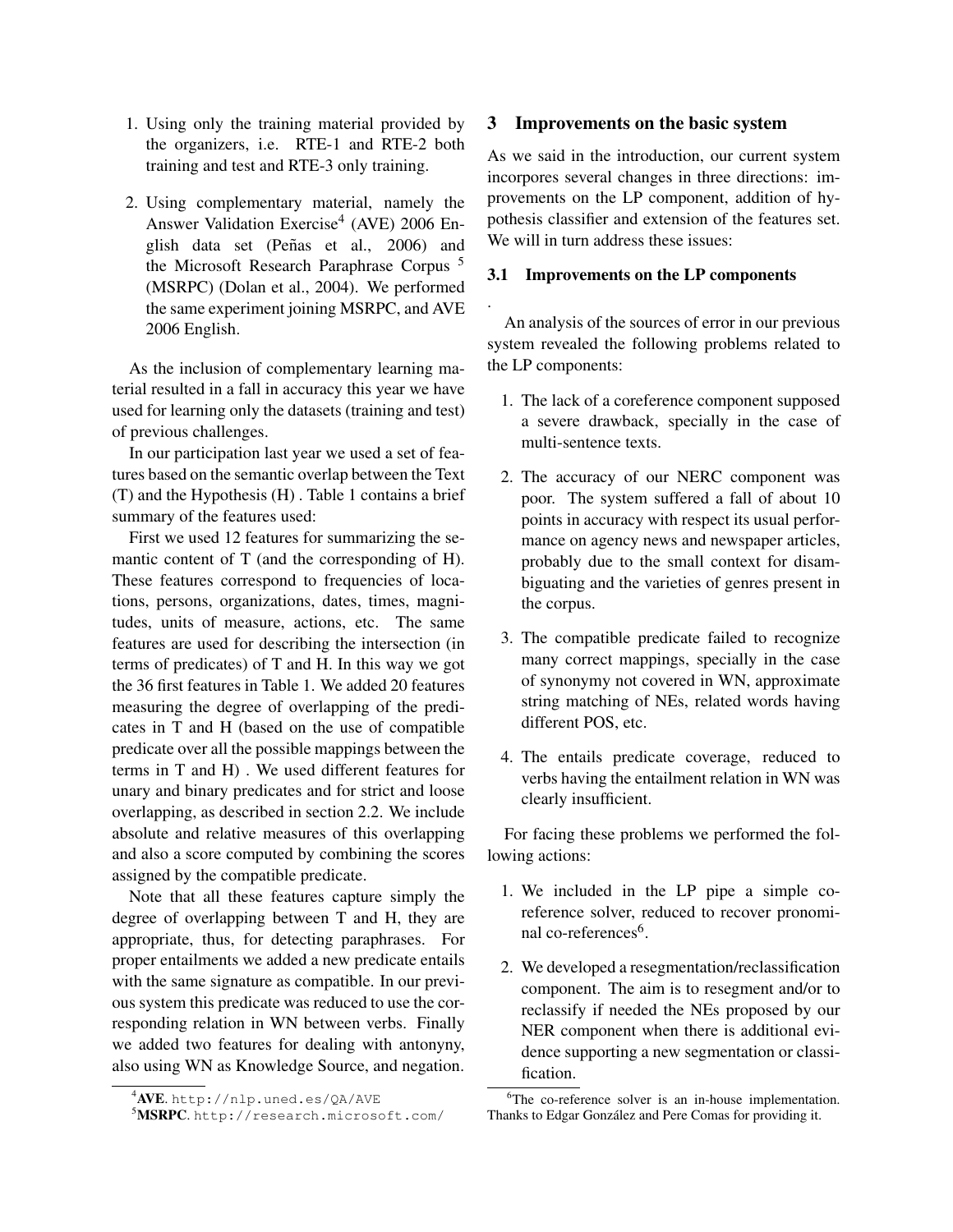| Features                                | #features | Description                                                                                                                                                                                          |  |
|-----------------------------------------|-----------|------------------------------------------------------------------------------------------------------------------------------------------------------------------------------------------------------|--|
| semantic content of T                   | 12        | #locations, #persons, #dates, #actions,                                                                                                                                                              |  |
| semantic content of H                   | 12        | $\cdots$                                                                                                                                                                                             |  |
| intersection of T and H                 | 12        | $\cdots$                                                                                                                                                                                             |  |
| Strict overlapping of unary predicates  | 5         | length of intersection<br>score of intersection<br>ratio of intersection related to shortest env<br>ratio of intersection related to longest env<br>ratio of intersection related to both (union of) |  |
| Strict overlapping of binary predicates | 5.        | $\cdot$                                                                                                                                                                                              |  |
| Loose overlapping of unary predicates   |           | $\cdots$                                                                                                                                                                                             |  |
| Loose overlapping of binary predicates  | 5         | $\cdots$                                                                                                                                                                                             |  |
| Verbal entailment (WordNet)             |           | V1 $\epsilon$ T, V2 $\epsilon$ H, such that V1 verbal_entails V2                                                                                                                                     |  |
| Antonymy                                |           | A1 $\epsilon$ T, A2 $\epsilon$ H, such that A1 and A2 are antonyms and<br>no token compatible with A2                                                                                                |  |
| #occurs in H Negation                   |           | Difference between # negation tokens in H and T                                                                                                                                                      |  |

Table 1: Features used for classification with Machine Learning algorithms.

- 3. We enriched the set of compatible predicates using additional resources as WN relations and VerbOcean.
- 4. We extended the set of entails predicates.

Resegmentation can consist on: i) extending the original NE beyond its limits, i.e. incorporating one or two tokens before of after it, ii) merging two or more contiguous NEs into a new one, iii) splitting a NE into several ones, and iv) reducing the size of the NE taking away a prefix or a suffix. Additionally this component is able to reclassify the NE, i.e. changing its label or deciding that this is not a true NE. For this task we need additional resources. We have used the taxonomic information provided by two gazetteers: GNIS for USA toponyms, and Geonames for toponyms away from USA. Besides these resources we have used WN relations for toponyms included in WN, frequencies of the NE capitalized or not in a large corpus (the BNC) and categories attached to the NE in the Wikipedia. A severe constraint we impose is that all the occurrences of a NE in both T and H of a pair have the same label. As a result about 15% of the NEs have been changed (we set a rather restrictive threshold for allowing a change) with an accuracy of about 90%.

In our previous system, the available forms of compatibility between tokens provided by the compatible predicates were rather simple: word-form identity, lemma identity, overlapping of Word-Net synsets, approximate string matching between Named Entities etc. We have extended the set including relations between actions and actors (as "work", "worker") and between locations and inhabitants (as "Spain", "Spanish"), relations between locations including or not trigger words (as "New York City" and "New York "), different forms of naming people (as "President Bush", "Bush", "Georges Bush", "Mr. Bush"), using of WN relations as "also see", using of Verbocean relations as "similar", different forms of acronym expansion, etc.

In our previous system, the available forms of entailment relations between tokens provided by the entails predicates were reduced to entailment between verbs set by the corresponding WN relation. We have extended the set including the use of other relations from WN as meronymy (part meronym, member meronym, substance meronym) and holonymy, as in "I visited Madrid" entails "I visited Spain" but not the inverse, the same kind of relations can be extracted from GNIS and Geonames gazetteers. Also the VerbOcean relations "strongerthan" and "happens-before" have been used.

We have added too entails predicates for managing dates (as "May 15th" entails "May"). Other more complex examples we are able to solve are " University of Milan" entails "Milan" or "Chicago Blackhawks" entails "Chicago".

# 3.2 Classifying Hypothesis

In section 3.1 some improvements of our LP components have been presented, our aim was simply to improve the system but no novelty is proposed. Our second improvement on the previous system con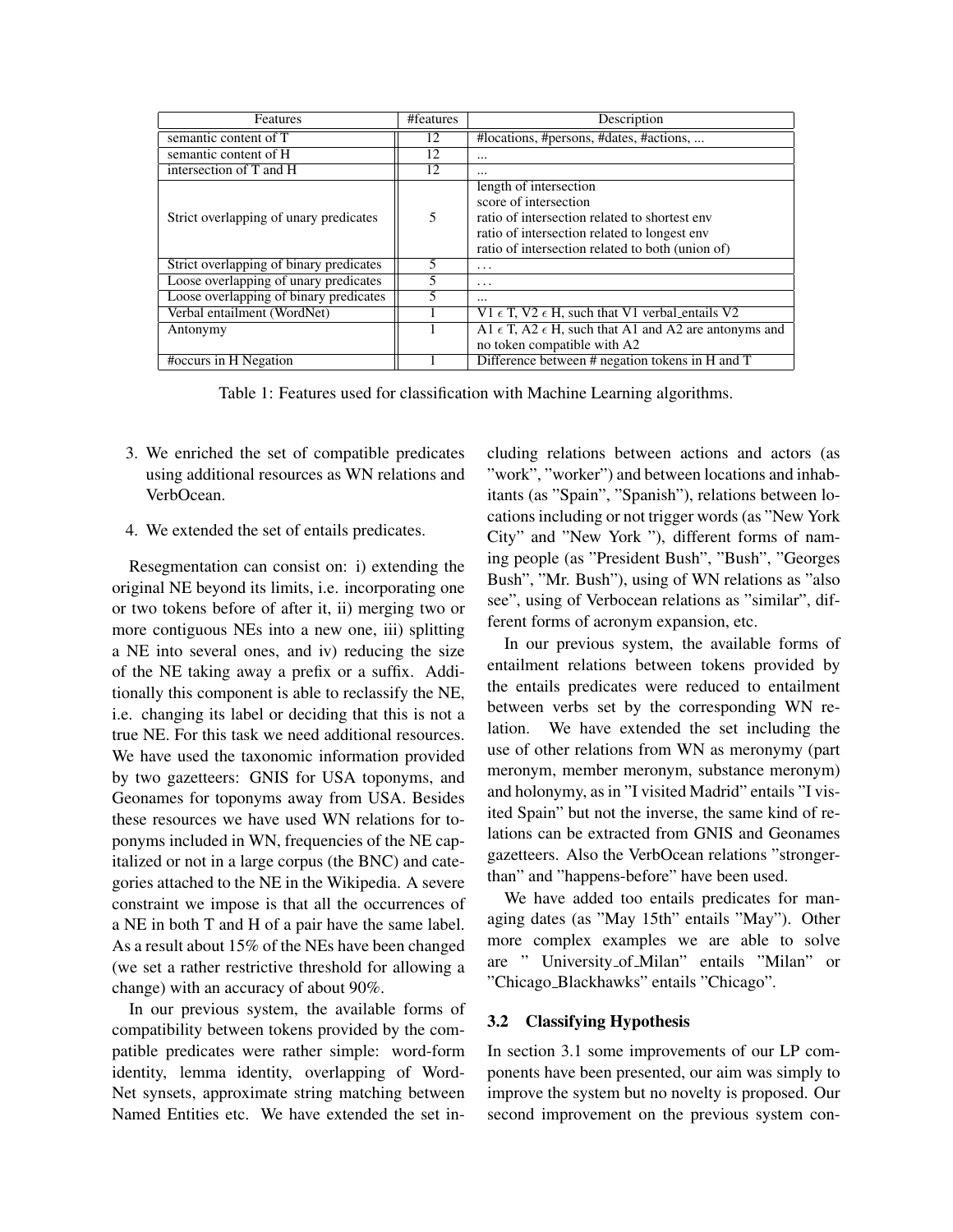sists of classifying the hypothesis into a set of possible classes and then applying finer measures of overlapping. This classifier is a clear novelty over our previous system. As most of the H include a single predicate, event in general, action and state in more specific cases, the pairs have been classified into the following classes (using only H information):

'aoo', 'apo', app', 'aco', 'aop', 'aoc', 'ape', 'aep', 'aoe', 'aeo', 'spp', 'sll', 'spo', 'epp', 'epo', 'epl', 'eop', 'eoo', 'eol', 'ell', 'ap\*', 'ao\*', 'ae\*', 'sp\*', 'so\*', 'se\*', 'a\*\*', 's\*\*', 'e\*\*', '\*\*\*'

where the first position refers to the predicate (a= action, s=state, e=event), the second to the subject and the third to the object (o= organization, p=person, l=location, e=whatever entity). \* means that the position is not covered (or related). Class '\*\*\*' is included as default value. Note that the different classes form a taxonomy being '\*\*\*' the most general class.

The classification task is quite straightforward, using simple syntactic information, i.e. looking for the head of the predicates occurring in H and for their arguments.

## 3.3 New Features

We have added 30 new features corresponding to the presence and degree of satisfaction of some of the classes described in section 3.2. If an example does not belong to a class the value assigned to the feature is zero. In other case the value is computed multiplying the scores assigned by the compatible or entails predicates applied to the head and the two main arguments of the involved clause. For instance, if H contains an action with a person playing the role of subject and an organization playing the role of direct object, H has been classified as "apo" (and also as "ap\*', 'a\*\*', 'e\*\*' and '\*\*\*'). So all these  $5$  features have to be filled. In the case of "apo", the three involved tokens in H have to be mapped to three tokens in T, being each of the mappings related by compatible or entails predicates. The product of the corresponding scores gives to value of the feature. Obviously if one of the mapping does not occur the value results zero.

#### 4 Experiments

Before the submission we have performed a set of experiments in order to choose the Machine Learning algorithms and the training sets to apply in the final submission. We choosed AdaBoost as a Machine Learning system and the set of all the RTE challenges as a training set.

#### 4.1 Official Results

Our official results at RTE-4 Challenge 2-way task are shown in Table 2. We submitted three experiments with Adaboost: i) a baseline with the same features used at RTE-3 but an improved Linguistic Processing phase with coreference and NERC resegmentation/reclassification (run1), ii) baseline with added 30 new features based on presence and degree of satisfaction of the hypothesis classifier classes (run2). iii) (run3) baseline with the new 30 features in both training and test set but an enriched set of compatible and entails predicates using WordNet relations and VerbOcean has been applied in the test set.

The training data set for final experiments were the development and test sets of the RTE-1, RTe-2 and RTE-3. We obtained accuracies of 0.5630, 0.5540 and 0.5610 respectively.

| Run  | Description   Accuracy          |        |
|------|---------------------------------|--------|
| run1 | Baseline (RTE-3 features)       | 0.5630 |
| run2 | $+30$ features                  | 0.5540 |
| run3 | $+30$ features + new predicates | 0.5610 |

Table 2: RTE-4 official results.

## 5 Conclusions and Further Work

This paper describes our experiments on Textual Entailment in the context of the Fourth Recognising Textual Entailment (RTE-4) Evaluation Challenge. Our approach uses *AdaBoost* with semantic-based distance measures between sentences. We improved our baseline system for the RTE-3 challenge with more Language Processing techniques, an hypothesiss classifier, and new semantic features. The results show no general improvement with respect to the baseline. Further analysis of the results is in process.